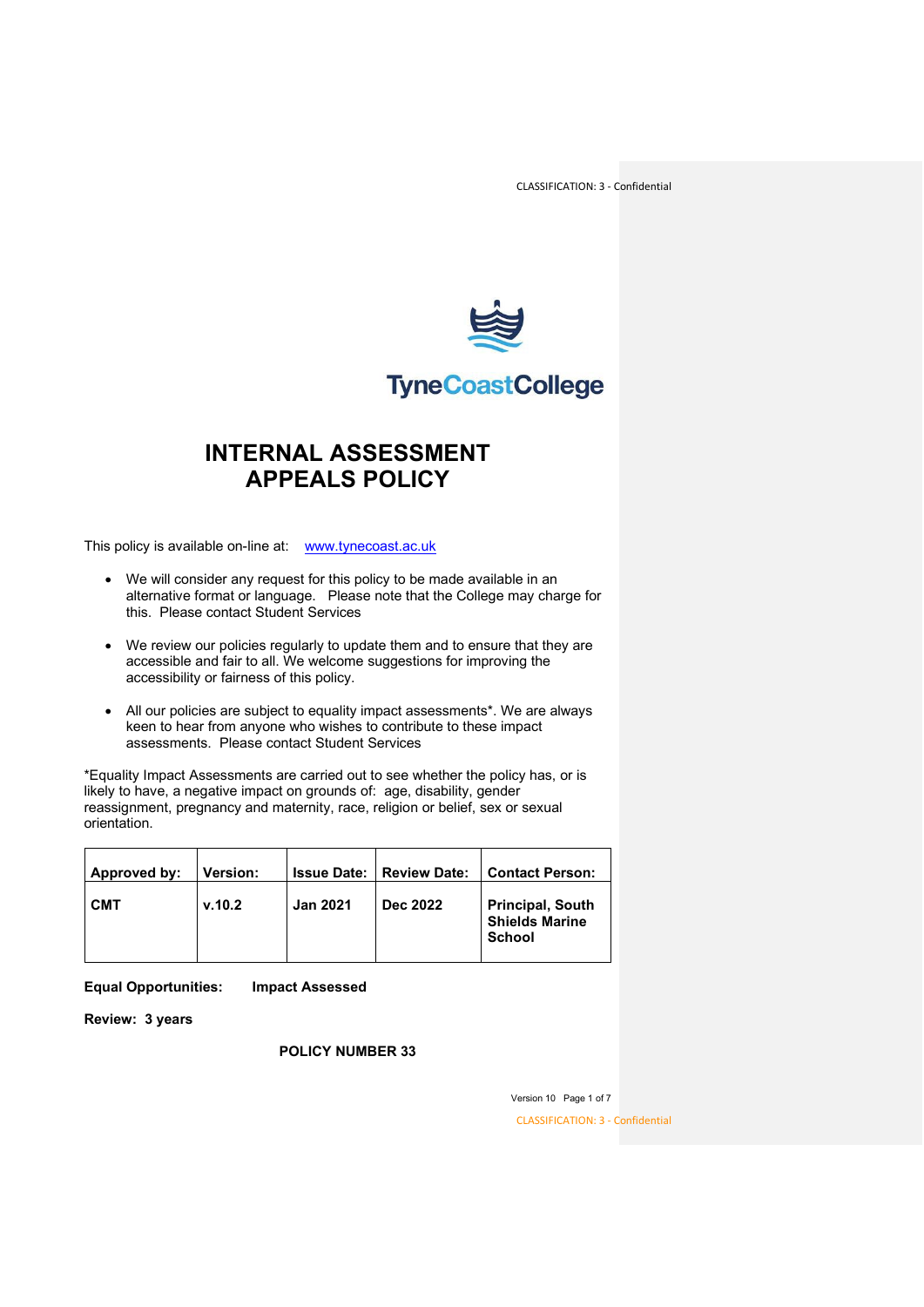#### **1 Policy Statement**

It is the Policy of the College to allow students an opportunity to appeal against any assessment decision where they feel that the assessment procedures have not been properly conducted or where they believe that the decision is unfair. This applies whether the assessment event or decision is:

- Formative or summative
- Graded or ungraded
- Made by an individual assessor or a course team with or without internal verification.

All efforts should be made to resolve problems using the Informal Procedure described in Stage 1 in order to avoid the need to involve the Formal Procedure described in Stage 2.

#### **2 Scope**

This Policy and procedure apply only to internal assessments. It does not deal with external enquiries for which the awarding bodies have published their own Appeals Procedure.

#### **3 Legislation**

The Human Rights Act 1998 applies to the operation of this policy.

#### **4 Responsibilities**

All staff have a responsibility to give full and active support for the policy by ensuring the policy is known, understood and implemented

#### **5 Actions to Implement and Develop Policy**

#### Informal Procedure – Stage 1

Any student wishing to question an assessment decision should bring the matter to the attention of the assessor as quickly as possible and certainly within one working week of receiving the assessment decision.

If the assessment decision results from a Course Team meeting, the Course Leader will explain the meeting decision to the student.

If agreement cannot be reached, the assessor should bring the situation to the attention of the Course Leader who should arrange for a second assessment of the permanent evidence (script, report, recording, artefact, etc) if this has not already been undertaken as part of the College internal verification processes.

In consultation with the student and in light of any additional opinion obtained, a decision may be made to:

Version 10 Page 2 of 7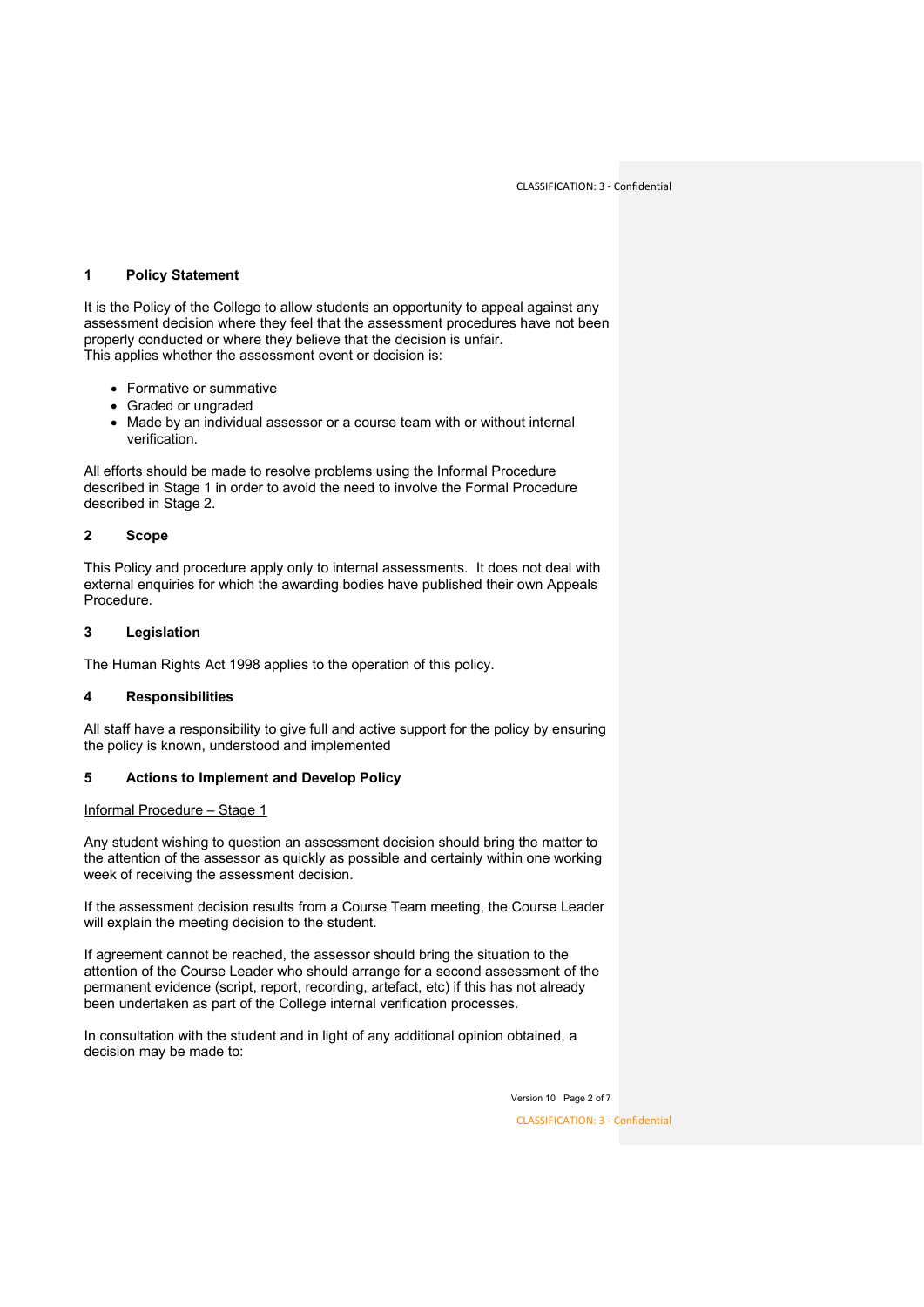- (i) Accept the original decision.<br>(ii) Modify the decision.
- Modify the decision.
- (iii) Re-assess the student practically or verbally.

This should take place within two weeks of the original decision being questioned and, in all cases, written evidence of the decision to retain or modify the student assessment mark must be recorded

If having completed all the above, the student believes that there are still grounds for appeal then the Head of School / Department should be informed in writing and the formal procedure described in Stage 2 should be invoked.

Formal Procedure – Stage 2

On receiving written notice of the appeal from the student, the Course Leader and the student should complete Section 1 of the Candidate Appeal Form (CA1), the Course Leader assisting the student as necessary.

Within one working week the Head of School/Department will convene an Appeals Panel. The Panel shall consist of at least three people and should include a member of staff external to the School and nominated by the relevant Principal.

The Panel shall meet to review the evidence available, consider whether further information is required and act accordingly. The following should be included if appropriate:

- (i) The permanent evidence of assessment.<br>(ii) Section 1 of form CA1.
- Section 1 of form CA1.
- (iii) Evidence from a second assessor, where the student work has been second marked
- (iv) Evidence from an internal verifier, where the student work has already been through the internal verification processes prior to the informal appeal
- (iv) Whether any equality issues have influenced the original assessment, whether these have been raised by the student within their submission or not

When all necessary information is assembled the panel will meet to consider the case. All information will be provided to the parties prior to the hearing. No new documentary evidence will be accepted subsequently unless it is agreed by all parties.

The student and the assessor or Course Leader will be invited to attend to present or clarify any evidence. The student may be accompanied by a friend if necessary.

The panel must reach a decision within three working weeks of the notice of appeal and inform the candidate both orally and in writing. Section 2 of the form CA1 will be completed by the Panel Chairperson.

Records of the appeal are to be retained on the course file and transmitted within one week to the Awarding Body External Verifier or Moderator through the College centre coordinator. The decision of the College Appeals panel is subject only to

Version 10 Page 3 of 7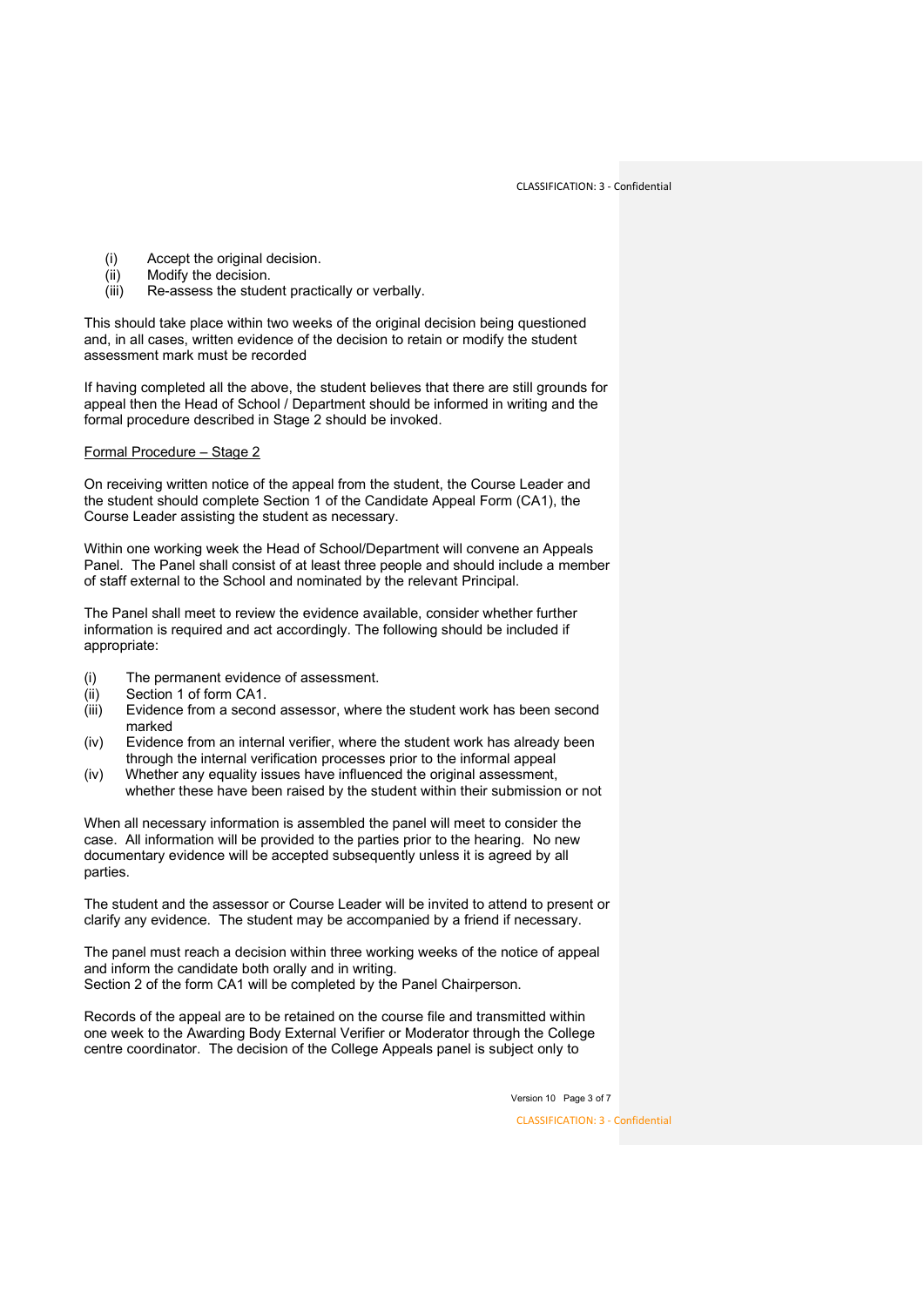CLASSIFICATION: 3 - Confidential

change by the Awarding Body. The learner has right to appeal directly to the awarding body, in accordance with timescales specified by the awarding body, if they are not satisfied with the outcome of the appeal raised with the College.

After the student appeal process to the Awarding Body is completed, if the student remains dissatisfied then the student should be advised by the Awarding Body that the matter can be referred to:

Ofqual

<https://www.gov.uk/government/organisations/ofqual/about/complaints-procedure>

or

Office of the Independent Adjudicator for Higher Education <https://www.oiahe.org.uk/students/how-to-complain-to-us/>

Note: If the Assessor is a Course Leader and the assessment is in dispute then a staff member in a more senior role should take their place in this procedure.

#### **6 Monitoring & Evaluation**

The Senior Management Team will monitor the minutes of meetings of the HE Operations Group, or the School Course Team minutes to ensure the correct operation of the policy is undertaken.

The SMT will also receive termly reports on formal appeals received and their outcomes.

#### **7 Related Policies**

- Assessment Policy
- Late submission of course work Policy
- Plagiarism Policy.

**Commented [SA1]:** Added as requested

Version 10 Page 4 of 7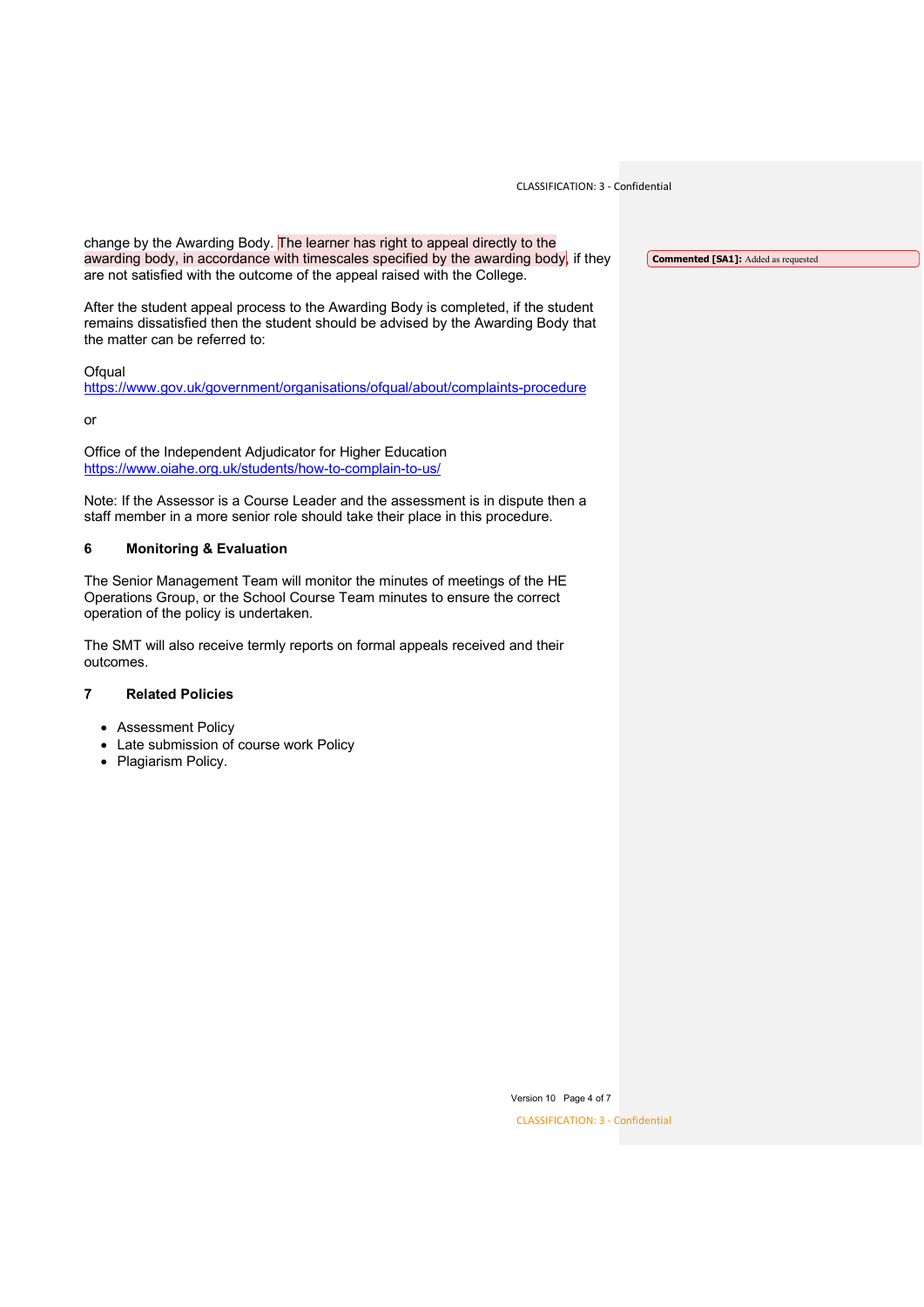CLASSIFICATIONAS1- Confidential



# **TyneCoastCollege**

### **INTERNAL ASSESSMENT APPEAL**

| <b>Candidate Appeal</b>        |       |  |  |
|--------------------------------|-------|--|--|
| Name of candidate:             |       |  |  |
| Name of assessor:              |       |  |  |
| Name of internal verifier:     |       |  |  |
| Date of assessment:            |       |  |  |
| Module/Unit(s) assessed:       |       |  |  |
| Section 1: Assessor's comments |       |  |  |
| Assessment details:            |       |  |  |
|                                |       |  |  |
|                                |       |  |  |
|                                |       |  |  |
|                                |       |  |  |
| Candidate's reason for appeal: |       |  |  |
|                                |       |  |  |
|                                |       |  |  |
|                                |       |  |  |
|                                |       |  |  |
|                                |       |  |  |
| Candidate's signature:         | Date: |  |  |

Assessor's signature: ……………………………………………………. Date: ………………………

Version 10 Page 5 of 7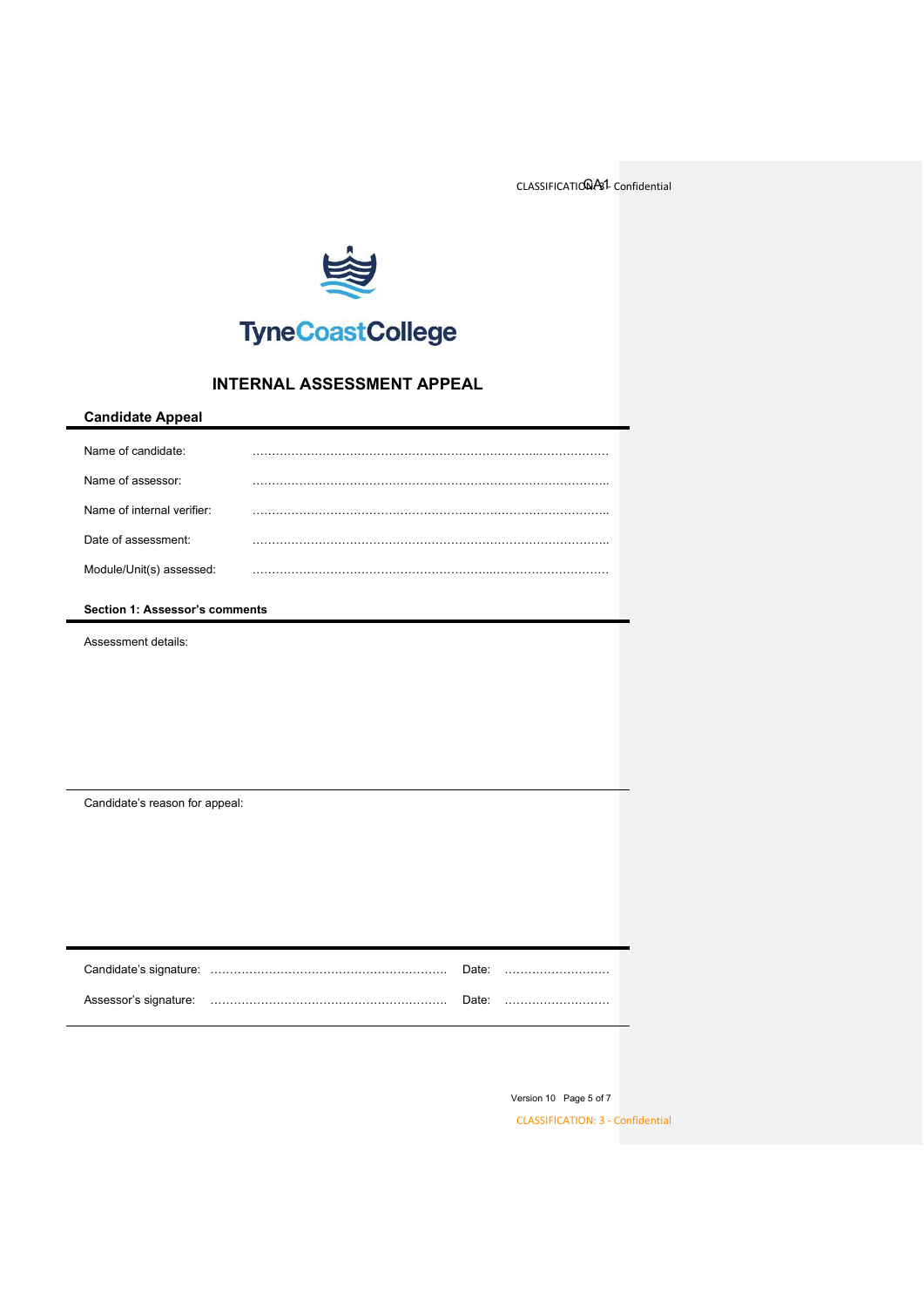CLASSIFICATION: 3 - Confidential

| <b>Assessor decision</b>                            |  |  |  |  |
|-----------------------------------------------------|--|--|--|--|
|                                                     |  |  |  |  |
|                                                     |  |  |  |  |
| Section 2: Internal Verifier's comments if relevant |  |  |  |  |

**Section 3: Appeals Panel's Comments**

Version 10 Page 6 of 7